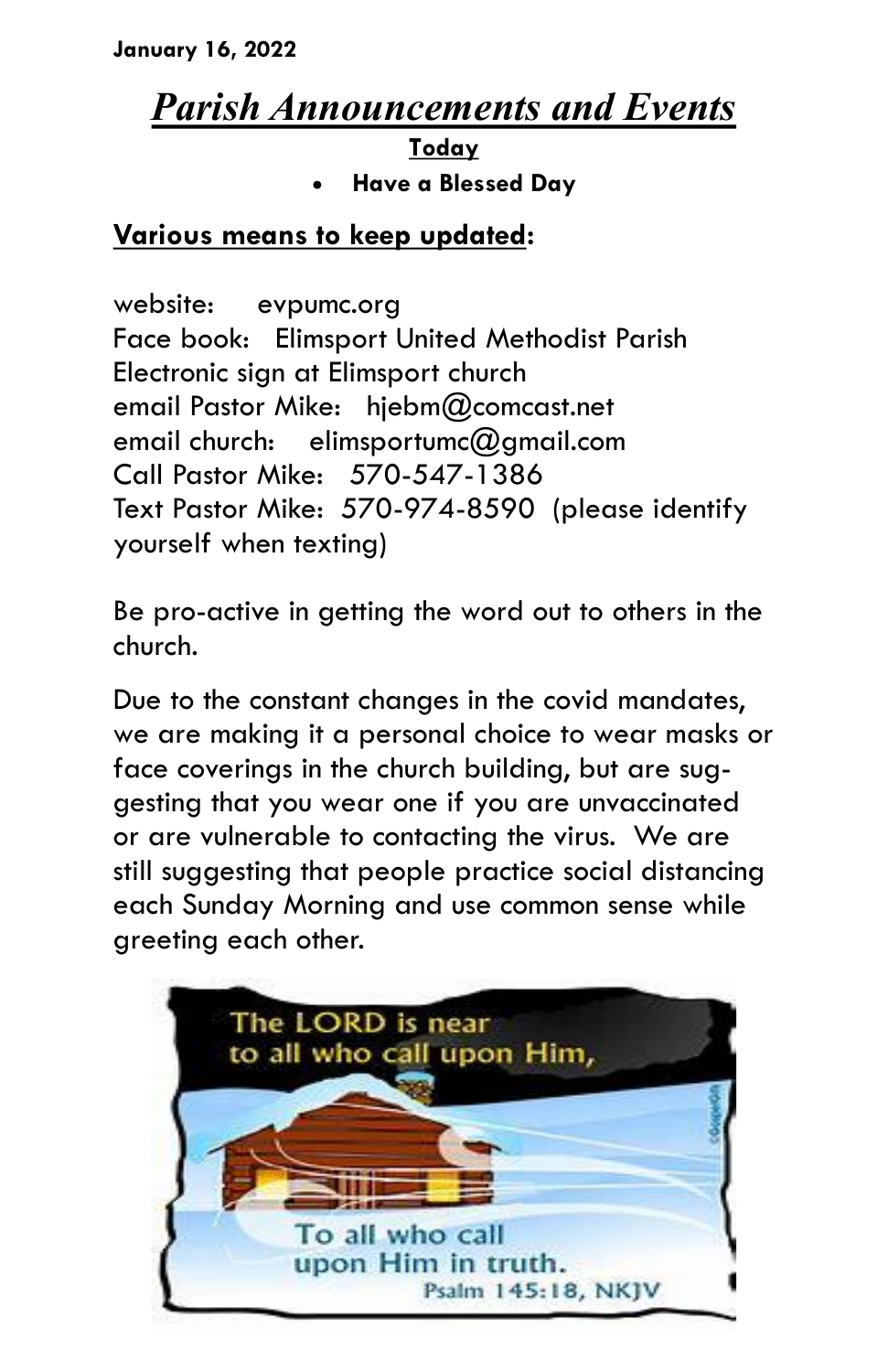If there is any information that is needed to be put in the bulletin, please do not hesitate to contact Jackie, the church secretary at 570-547-7182 (before 8 pm) or by emailing the church at elimsportumc@gmail.com. **Do** 



**not call or text Pastor Mike. Please have information to me by Wednesday morning.**

As we continue to experience inconsistent winter conditions on Sunday mornings, please be vigilant as you consider coming to church each Sunday morning. Any cancellations will be on our Face book page listed



above, on the prayer chain, and hopefully on our website listed above. Please check there first. If you are unclear about church being open, feel free to call the parsonage at 570-547-1386. If you have any reservations about traveling on Sunday morning, please stay home. Our country roads in Elimsport are kept as safe as the township workers are able, but not always clear first thing Sunday morning.

All treasurers please have your books turned in to the audit committees as soon as possible. Audits are to be finished and turned in by Sunday, January 23rd so Pastor Mike can submit our year end reports to conference.

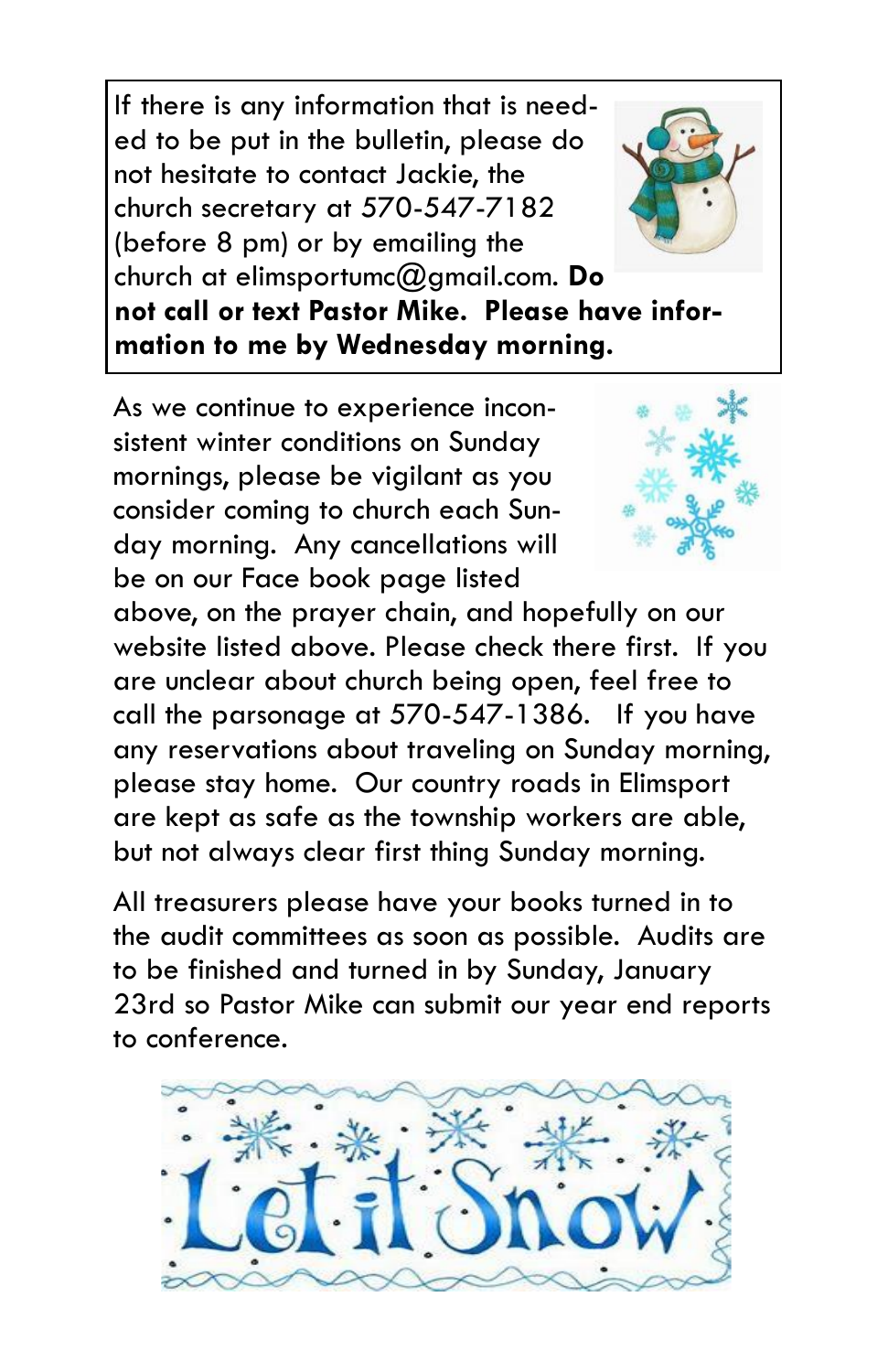## *Elimsport*

*Worship 9:00 Sunday School 10:30*

**Mission Statement at Elimsport UMC We gather together as a community of Christian believers to worship, fellowship, and to learn more about God. By the unity of the Spirit and the support of each other, we are able to reach out to the community and the world.**

Acolyte Schedule:

| 1/16/22 | Jackson & Samuel   |
|---------|--------------------|
| 1/23/22 | Garett & Elizabeth |
| 1/30/22 | Mallorie & Jackson |





Can Stock Photo

Wednesday morning breakfast at the Elimsport church is from **7:30 am to 9:30** am.